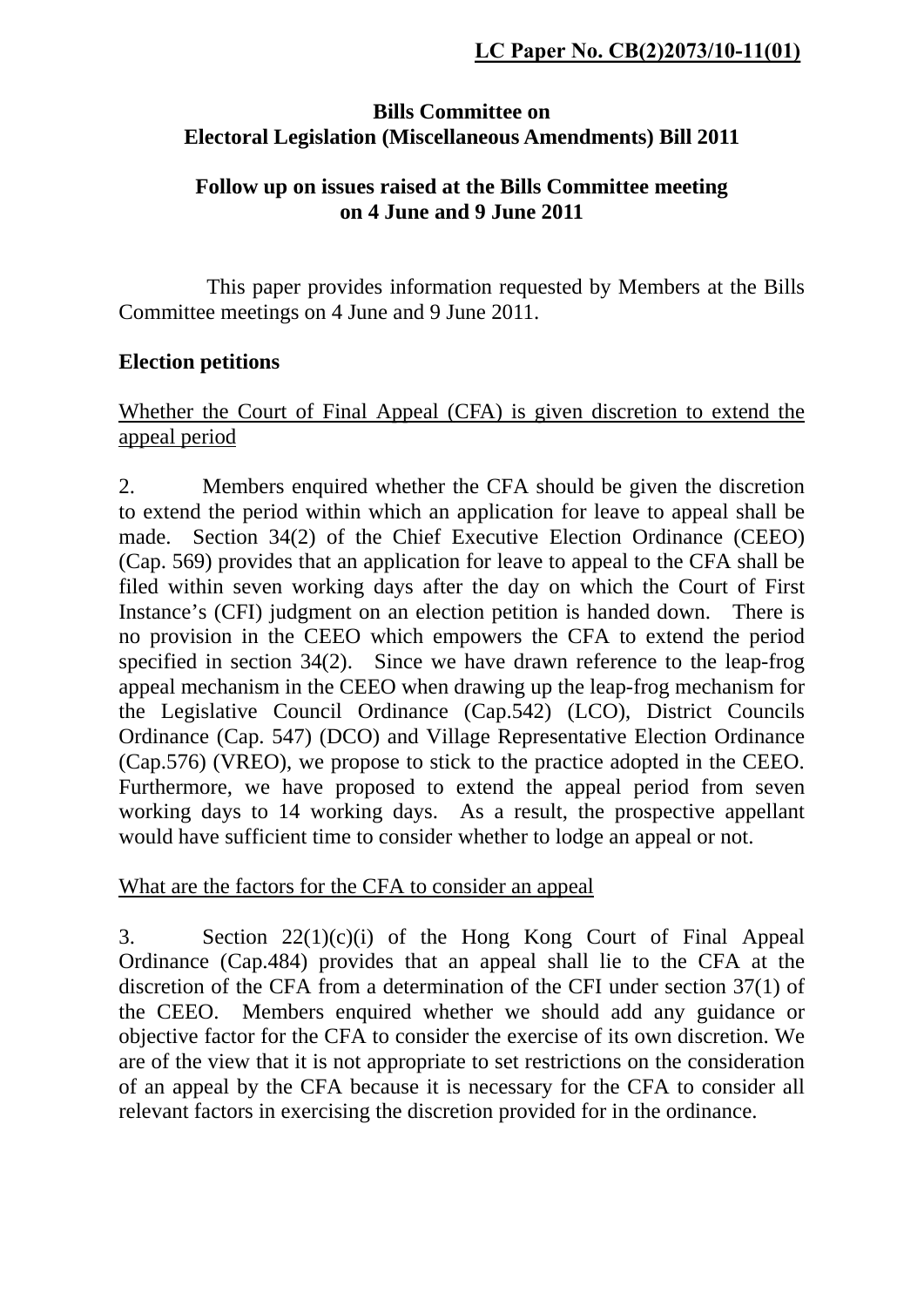## Announcement of written judgment

4. Members wished to clarify if the CFI gives a verbal judgment first and the written judgment follows on a later date, whether the proposed 14 working day appeal period is to be counted from the date on which a verbal judgment is given or a written judgment is given. Under the proposed section 67(3) of the LCO, at the end of trial of an election petition, the CFI must announce its determination by means of a written judgment. Thus, the judgment should be a written judgment. Similar arrangements are proposed for the District Councils and Village Representatives elections.

### Drafting issues concerning the proposed section 67(3) of the LCO, section 55(3) of the DCO and section 45(3) of the VREO

5. Section 37(2) of the CEEO provides that "原訟法庭須在選舉呈請審訊 完結時,藉書面判決宣告該法庭的裁定". Members enquired whether the similar provisions in the proposed section 67(3) of the LCO, section 55(3) of the DCO and section 45(3) of the VREO, i.e. "原訟法庭須在選舉呈請的審訊完結時,藉書 面判決, 公布其裁定" should be amended to align with the wording used in the CEEO. The Law Draftsman considers that the proposed amendments in the LCO, DCO and VREO have the same legal effect as the one contained in the CEEO and no further amendment is required.

# **Promotional letters**

Letters sent by a list of candidates of the District Council (second) functional constituency (DC (second) FC) containing information on one single list of candidates for any geographical constituency (GC)

6. Members suggested that the permissible arrangement under the proposed section 43(4A) and (4B) of the LCO be further considered. Having considered Members' view on the arrangement for candidates to send out promotional letters free of postage, we propose to amend section 43(4A) and (4B) of the LCO to the effect that:

- (a) a letter sent under section 43 by or on behalf of a list of candidates which is validly nominated for a GC may contain information on any other list/lists of candidates validly nominated for that GC;
- (b) a letter sent under section 43 by or on behalf of a list of candidates which is validly nominated for a GC may contain information on any other list/lists of candidates validly nominated for that GC and one single list of candidates which is validly nominated for the DC (second) FC; and